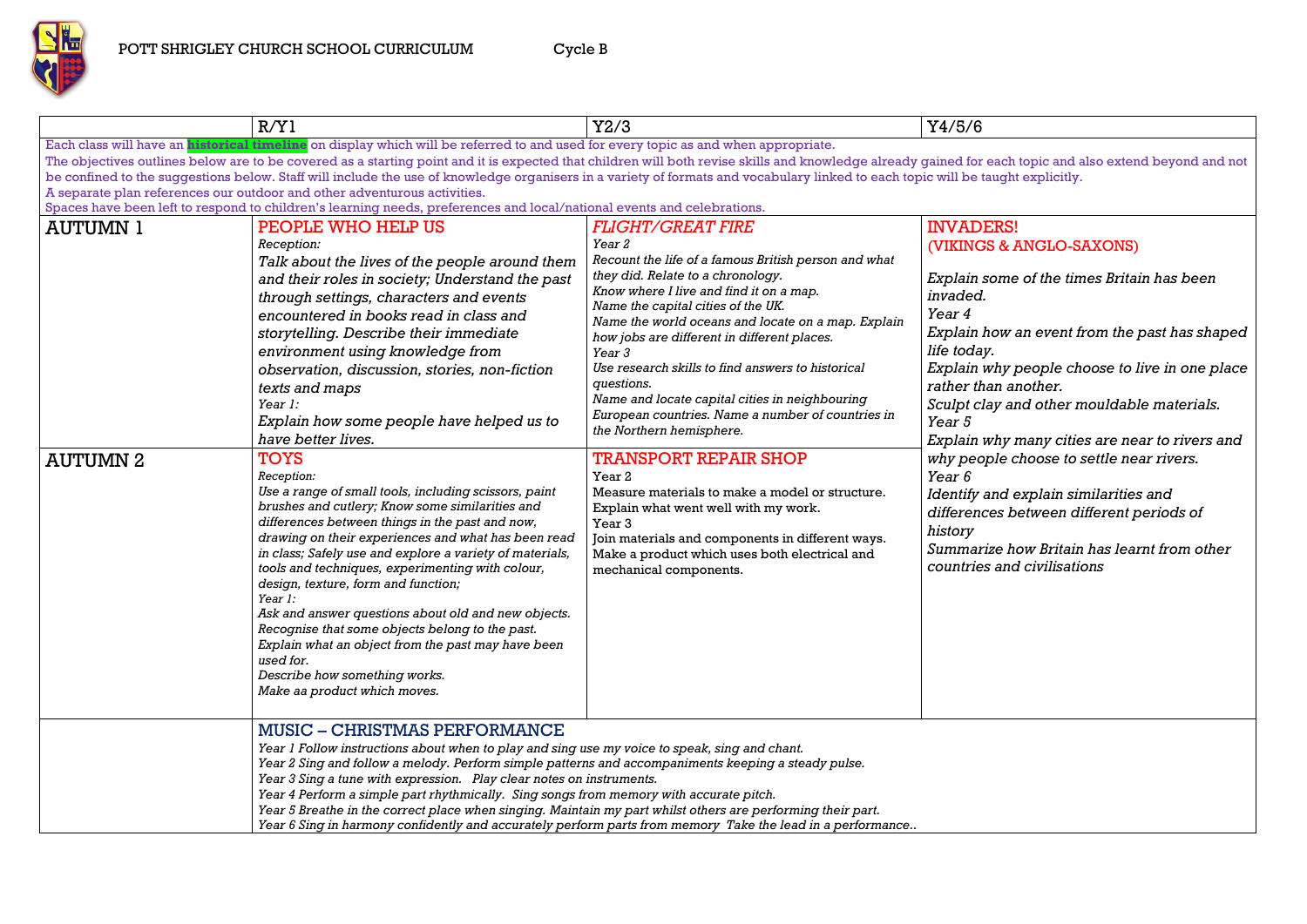*Use mathematical skills to round time differences into centuries and decades*

*Explain how our locality has changed over time*

*Describe the features of historical events and ways of life from periods I have studied, presenting to an* 

### **FORIC REPAIR SHOP**

| <b>SPRING 1</b> | <b>ANIMALS</b><br>Reception:<br>Explore the natural world around them, making<br>observations and drawing pictures of animals and<br>plants; 15 - Know some similarities and differences<br>between the natural world around them and<br>contrasting environments, drawing on their<br>experiences and what has been read in class;<br>Year 1:<br>Explore and explain hot and cold places.<br>Explain the clothes you might wear in hot and cold<br>places.<br>I can name a variety of animals including fish,<br>amphibians, reptiles birds and mammals. classify and                                   | <b>RIVERS &amp; COASTS</b><br>Year 2<br>Name the continents of the world and locate on a map.<br>Describe key features of a place using geographical<br>language (forest, mountain, valley ocean etc.)<br>Describe the features of an island.<br>Year 3<br>Use the index in an atlas to locate places<br>State preferences about different places. | <b>STONE</b><br>Year 4<br>Use mathe<br>centuries a<br><i>Year</i> 5<br>Explain ho<br>Year 6<br>Describe t.<br>life from p<br>audience                                               |
|-----------------|----------------------------------------------------------------------------------------------------------------------------------------------------------------------------------------------------------------------------------------------------------------------------------------------------------------------------------------------------------------------------------------------------------------------------------------------------------------------------------------------------------------------------------------------------------------------------------------------------------|----------------------------------------------------------------------------------------------------------------------------------------------------------------------------------------------------------------------------------------------------------------------------------------------------------------------------------------------------|-------------------------------------------------------------------------------------------------------------------------------------------------------------------------------------|
| <b>SPRING 2</b> | name animals by what they eat (carnivore, herbivore<br>and omnivore say why certain animals have particular<br>characteristics<br><b>CHILD INITIATED</b><br>Child - initiated learning<br>Objectives to be determined by ASFL                                                                                                                                                                                                                                                                                                                                                                            |                                                                                                                                                                                                                                                                                                                                                    | <b>PREHIS'</b><br>Year 4<br>Use ideas fi<br>Present a p.<br>Measure ac<br>Evaluate pr<br>Year 5<br>Make a pro<br>Produce a c<br>Evaluate ap<br>Year 6<br>Justify my p<br>Follow and |
|                 | <b>MUSIC WEEK – DESERT ISLAND DISCS</b><br>Year 1 Respond to different moods in music, say whether I like or dislike a piece of music.<br>Year 2 I can listen out for particular things when listening to music.<br>Year 3 Use musical words to describe what I like and do not like about a piece of music.<br>Year 4 Identify and describe the different purposes of music. Begin to identify different styles of music.<br>Year 5 Contrast the work of a famous composer and explain preferences.<br>Year 6 Evaluate how the venue, occasion and purpose affects the way a piece of music is created. | Compare and contrast the impact that different composers from different times have had on people of that time.                                                                                                                                                                                                                                     | Test and ev                                                                                                                                                                         |

# **AGE**

*Use ideas from other people when I am designing. Present a product in an interesting way Measure accurately Evaluate products for their purpose and appearance.*

> *Make a prototype. Produce a detailed step-by-step plan. Evaluate appearance and function and original criteria.*

*Justify my plans in a convincing way. refine my plans. Test and evaluate my products against clear criteria.*